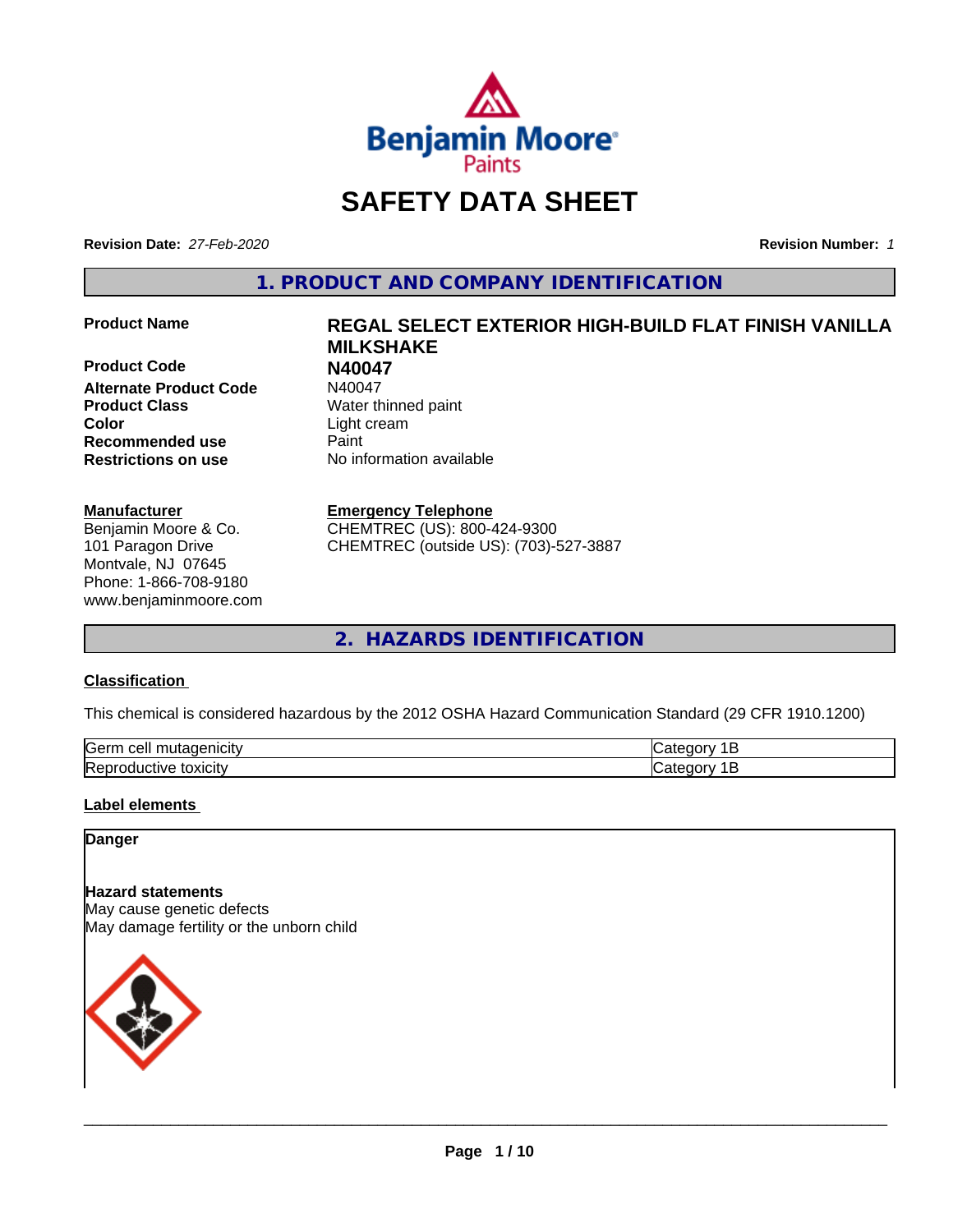**Appearance** liquid **Odor 11** Odor little or no odor

#### **Precautionary Statements - Prevention**

Obtain special instructions before use Do not handle until all safety precautions have been read and understood Use personal protective equipment as required

#### **Precautionary Statements - Response**

IF exposed or concerned: Get medical advice/attention

#### **Precautionary Statements - Storage**

Store locked up

#### **Precautionary Statements - Disposal**

Dispose of contents/container to an approved waste disposal plant

#### **Hazards not otherwise classified (HNOC)**

Not applicable

#### **Other information**

No information available

### **3. COMPOSITION INFORMATION ON COMPONENTS**

| <b>Chemical name</b>                         | <b>CAS No.</b> | Weight-%    |
|----------------------------------------------|----------------|-------------|
| Titanium dioxide                             | 13463-67-7     | $20 - 25$   |
| Nepheline syenite                            | 37244-96-5     | $10 - 15$   |
| Diatomaceous earth                           | 61790-53-2     | ' - 5       |
| Kaolin, calcined                             | 92704-41-1     | - 5         |
| Kaolin                                       | 1332-58-7      | 1 - 5       |
| Silica amorphous                             | 7631-86-9      | $-5$        |
| Carbamic acid, 1H-benzimidazol-2-yl-, methyl | 10605-21-7     | $0.1 - 0.5$ |
| ester                                        |                |             |
| Sodium C14-C16 olefin sulfonate              | 68439-57-6     | $0.1 - 0.5$ |

|                       | 4. FIRST AID MEASURES                                                                                    |
|-----------------------|----------------------------------------------------------------------------------------------------------|
| <b>General Advice</b> | If symptoms persist, call a physician. Show this safety data sheet to the doctor in<br>attendance.       |
| <b>Eye Contact</b>    | Rinse thoroughly with plenty of water for at least 15 minutes and consult a<br>physician.                |
| <b>Skin Contact</b>   | Wash off immediately with soap and plenty of water while removing all<br>contaminated clothes and shoes. |
| <b>Inhalation</b>     | Move to fresh air. If symptoms persist, call a physician.                                                |
| Ingestion             | Clean mouth with water and afterwards drink plenty of water. Consult a physician<br>if necessary.        |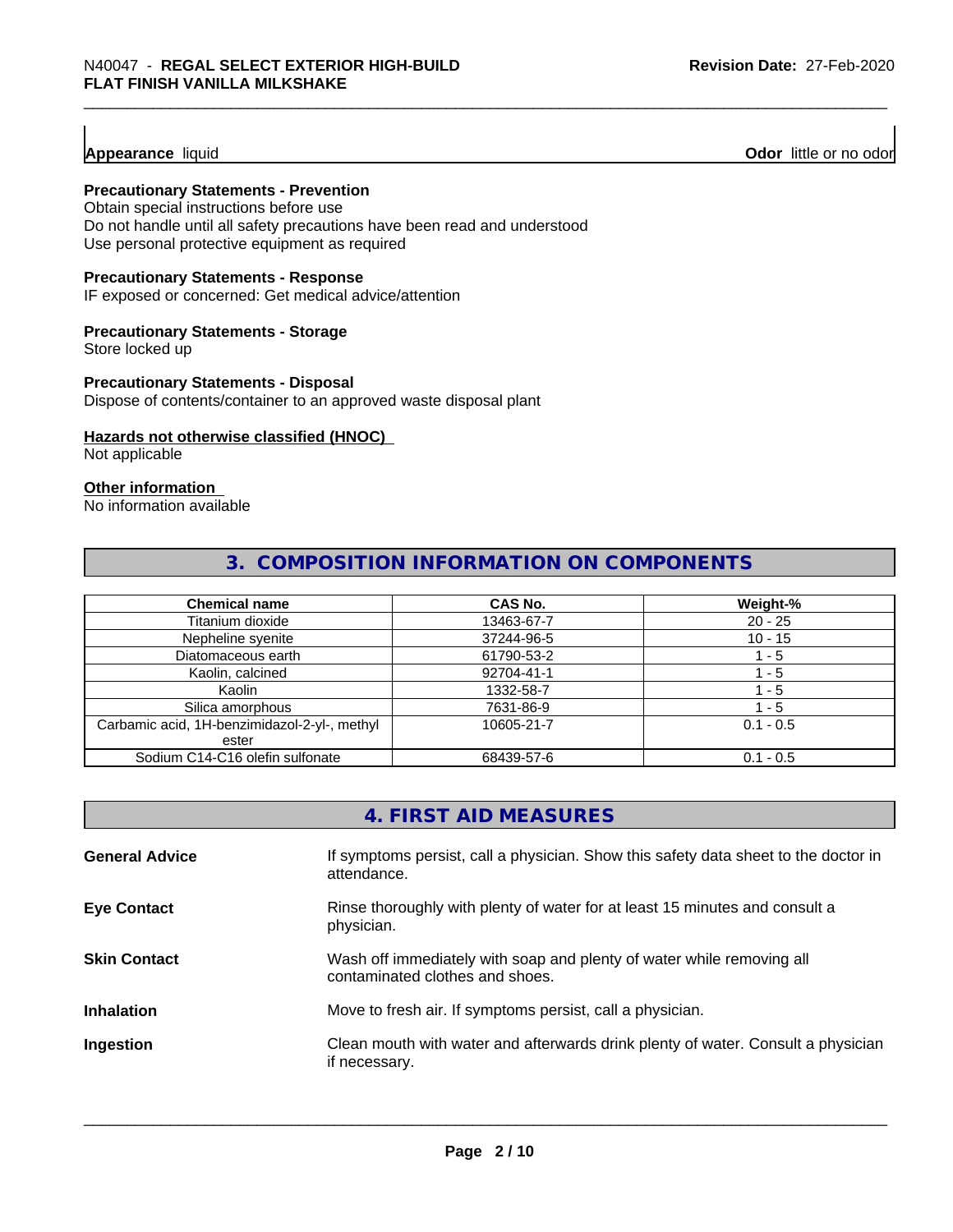| <b>Most Important</b><br><b>Symptoms/Effects</b>                                                  | None known.            |                                                                                                                                              |                                                                                                            |  |
|---------------------------------------------------------------------------------------------------|------------------------|----------------------------------------------------------------------------------------------------------------------------------------------|------------------------------------------------------------------------------------------------------------|--|
| <b>Notes To Physician</b>                                                                         | Treat symptomatically. |                                                                                                                                              |                                                                                                            |  |
|                                                                                                   |                        | 5. FIRE-FIGHTING MEASURES                                                                                                                    |                                                                                                            |  |
| <b>Suitable Extinguishing Media</b>                                                               |                        |                                                                                                                                              | Use extinguishing measures that are appropriate to local<br>circumstances and the surrounding environment. |  |
| Protective equipment and precautions for firefighters                                             |                        | As in any fire, wear self-contained breathing apparatus<br>pressure-demand, MSHA/NIOSH (approved or equivalent)<br>and full protective gear. |                                                                                                            |  |
| <b>Specific Hazards Arising From The Chemical</b>                                                 |                        | Closed containers may rupture if exposed to fire or<br>extreme heat.                                                                         |                                                                                                            |  |
| <b>Sensitivity to mechanical impact</b>                                                           |                        | No                                                                                                                                           |                                                                                                            |  |
| Sensitivity to static discharge                                                                   |                        | No                                                                                                                                           |                                                                                                            |  |
| <b>Flash Point Data</b><br>Flash point (°F)<br>Flash Point (°C)<br><b>Method</b>                  |                        | Not applicable<br>Not applicable<br>Not applicable                                                                                           |                                                                                                            |  |
| <b>Flammability Limits In Air</b>                                                                 |                        |                                                                                                                                              |                                                                                                            |  |
| Lower flammability limit:<br><b>Upper flammability limit:</b>                                     |                        | Not applicable<br>Not applicable                                                                                                             |                                                                                                            |  |
| <b>NFPA</b><br>Health: 2                                                                          | Flammability: 0        | Instability: 0                                                                                                                               | <b>Special: Not Applicable</b>                                                                             |  |
| <b>NFPA Legend</b><br>0 - Not Hazardous<br>1 - Slightly<br>2 - Moderate<br>3 - High<br>4 - Severe |                        |                                                                                                                                              |                                                                                                            |  |

*The ratings assigned are only suggested ratings, the contractor/employer has ultimate responsibilities for NFPA ratings where this system is used.*

*Additional information regarding the NFPA rating system is available from the National Fire Protection Agency (NFPA) at www.nfpa.org.*

# **6. ACCIDENTAL RELEASE MEASURES**

| <b>Personal Precautions</b>      | Avoid contact with skin, eyes and clothing. Ensure adequate ventilation. |
|----------------------------------|--------------------------------------------------------------------------|
| <b>Other Information</b>         | Prevent further leakage or spillage if safe to do so.                    |
| <b>Environmental precautions</b> | See Section 12 for additional Ecological Information.                    |
| <b>Methods for Cleaning Up</b>   | Soak up with inert absorbent material. Sweep up and shovel into suitable |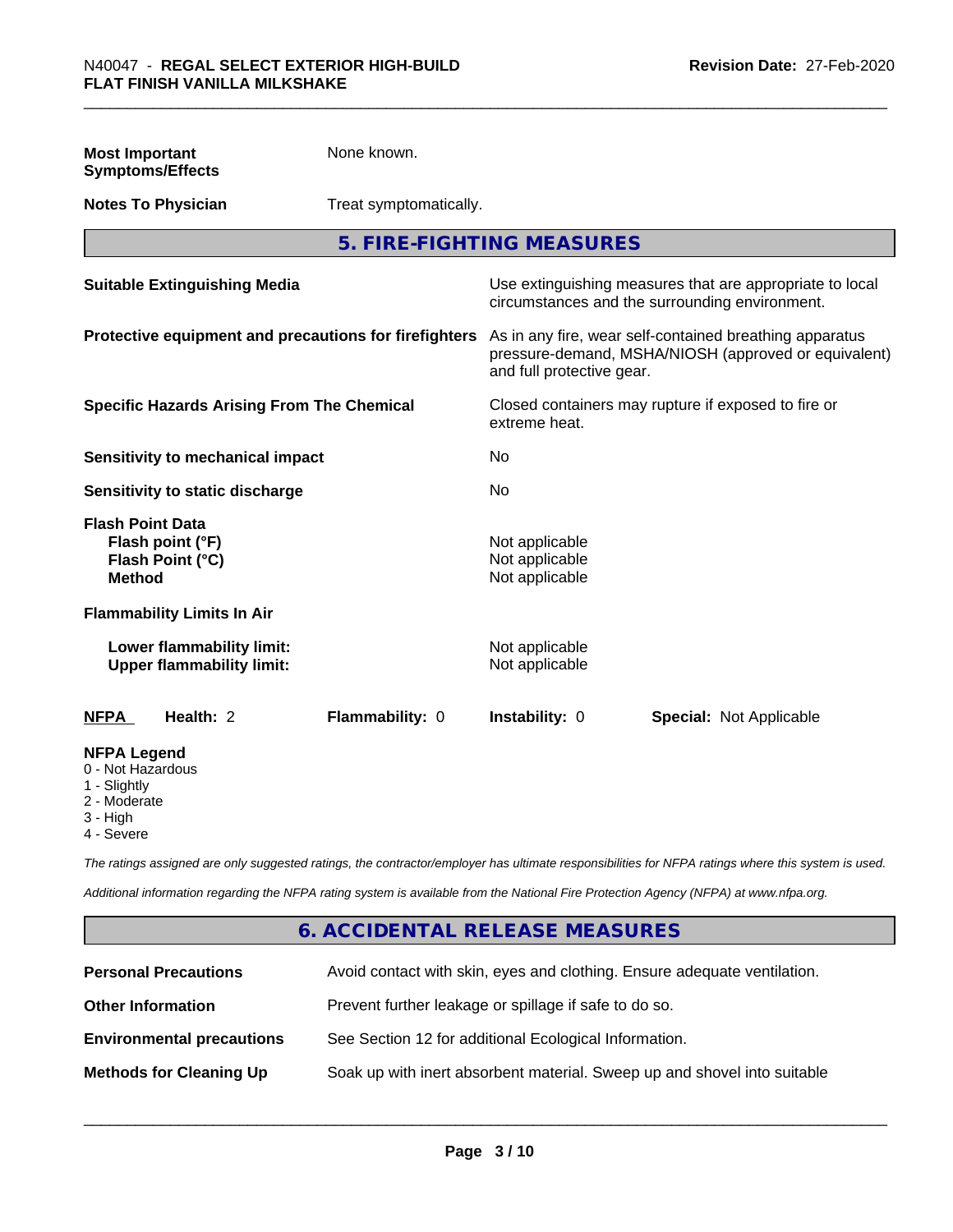containers for disposal.

|                               | 7. HANDLING AND STORAGE                                                                                                                                                          |
|-------------------------------|----------------------------------------------------------------------------------------------------------------------------------------------------------------------------------|
| <b>Handling</b>               | Avoid contact with skin, eyes and clothing. Avoid breathing vapors, spray mists or<br>sanding dust. In case of insufficient ventilation, wear suitable respiratory<br>equipment. |
| <b>Storage</b>                | Keep container tightly closed. Keep out of the reach of children.                                                                                                                |
| <b>Incompatible Materials</b> | No information available                                                                                                                                                         |
|                               |                                                                                                                                                                                  |

### **8. EXPOSURE CONTROLS/PERSONAL PROTECTION**

#### **Exposure Limits**

| <b>Chemical name</b> | <b>ACGIH TLV</b>                           | <b>OSHA PEL</b>            |
|----------------------|--------------------------------------------|----------------------------|
| Titanium dioxide     | TWA: $10 \text{ mg/m}^3$                   | 15 mg/m $3$ - TWA          |
| Diatomaceous earth   | N/E                                        |                            |
|                      |                                            | 20 mppcf - TWA             |
| Kaolin               | TWA: 2 $mg/m3$ particulate matter          | 15 mg/m <sup>3</sup> - TWA |
|                      | containing no asbestos and <1%             | $5 \text{ mg/m}^3$ - TWA   |
|                      | crystalline silica, respirable particulate |                            |
|                      | matter                                     |                            |
| Silica amorphous     | N/E                                        | 20 mppcf - TWA             |
|                      |                                            |                            |

#### **Legend**

ACGIH - American Conference of Governmental Industrial Hygienists Exposure Limits OSHA - Occupational Safety & Health Administration Exposure Limits N/E - Not Established

| <b>Engineering Measures</b> | Ensure adequate ventilation, especially in confined areas. |  |  |  |
|-----------------------------|------------------------------------------------------------|--|--|--|
|                             |                                                            |  |  |  |

| <b>Personal Protective Equipment</b> |                                                                                                                                                                                                             |
|--------------------------------------|-------------------------------------------------------------------------------------------------------------------------------------------------------------------------------------------------------------|
| <b>Eye/Face Protection</b>           | Safety glasses with side-shields.                                                                                                                                                                           |
| <b>Skin Protection</b>               | Protective gloves and impervious clothing.                                                                                                                                                                  |
| <b>Respiratory Protection</b>        | Use only with adequate ventilation. In operations where exposure limits are<br>exceeded, use a NIOSH approved respirator that has been selected by a                                                        |
|                                      | technically qualified person for the specific work conditions. When spraying the<br>product or applying in confined areas, wear a NIOSH approved respirator<br>specified for paint spray or organic vapors. |
| <b>Hygiene Measures</b>              | Avoid contact with skin, eyes and clothing. Remove and wash contaminated                                                                                                                                    |

# clothing before re-use. Wash thoroughly after handling.

## **9. PHYSICAL AND CHEMICAL PROPERTIES**

**Appearance** liquid **Odor** little or no odor **Density (lbs/gal)** 12.2 - 12.6<br>**Specific Gravity** 1.46 - 1.50 **Specific Gravity** 

**Odor Threshold** No information available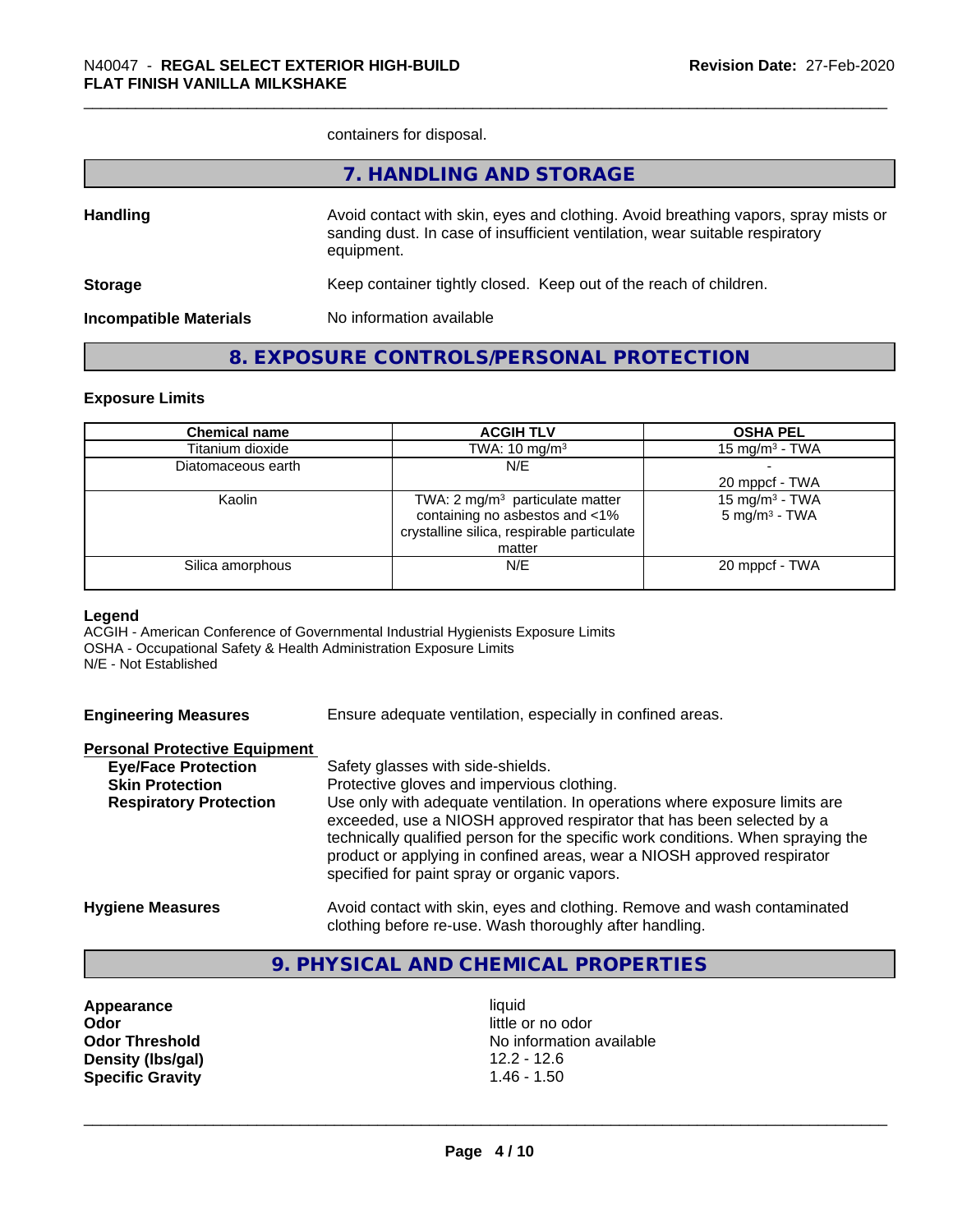**Viscosity (cps)** <br> **Viscosity (cps)** No information available<br>
No information available<br>
No information available **Water solubility Water solubility Water solubility Water solubility Water solubility Water solution Evaporation Rate No information available No information available Vapor pressure** No information available **Vapor density No information available No information available Wt. % Solids** 60 - 70<br> **Vol. % Solids** 60 - 70<br> **Vol. % Solids** 40 - 50 **Vol. % Solids Wt.** % Volatiles 30 - 40 **Vol. % Volatiles** 50 - 60 **VOC Regulatory Limit (g/L)** < 50 **Boiling Point (°F)** 212 **Boiling Point (°C) Freezing point (°F)** 32 **Freezing Point (°C)** 0 **Flash point (°F)** Not applicable **Flash Point (°C)** Not applicable **Method**<br> **Flammability (solid, gas)**<br> **Example 2018** Not applicable **Flammability** (solid, gas) **Upper flammability limit:** Not applicable **Lower flammability limit:** Not applicable **Autoignition Temperature (°F)** No information available **Autoignition Temperature (°C)** No information available **Decomposition Temperature (°F)** No information available **Decomposition Temperature (°C)** No information available **Partition coefficient** No information available

**pH**<br>
Viscosity (cps) The Contract Contract Contract Contract Contract Contract Contract Contract Contract Contract Co<br>
No information available **Solubility(ies)** No information available

### **10. STABILITY AND REACTIVITY**

| <b>Reactivity</b>                         | Not Applicable                           |
|-------------------------------------------|------------------------------------------|
| <b>Chemical Stability</b>                 | Stable under normal conditions.          |
| <b>Conditions to avoid</b>                | Prevent from freezing.                   |
| <b>Incompatible Materials</b>             | No materials to be especially mentioned. |
| <b>Hazardous Decomposition Products</b>   | None under normal use.                   |
| <b>Possibility of hazardous reactions</b> | None under normal conditions of use.     |

#### **11. TOXICOLOGICAL INFORMATION**

#### **Product Information**

**Information on likely routes of exposure**

**Principal Routes of Exposure** Eye contact, skin contact and inhalation.

**Acute Toxicity**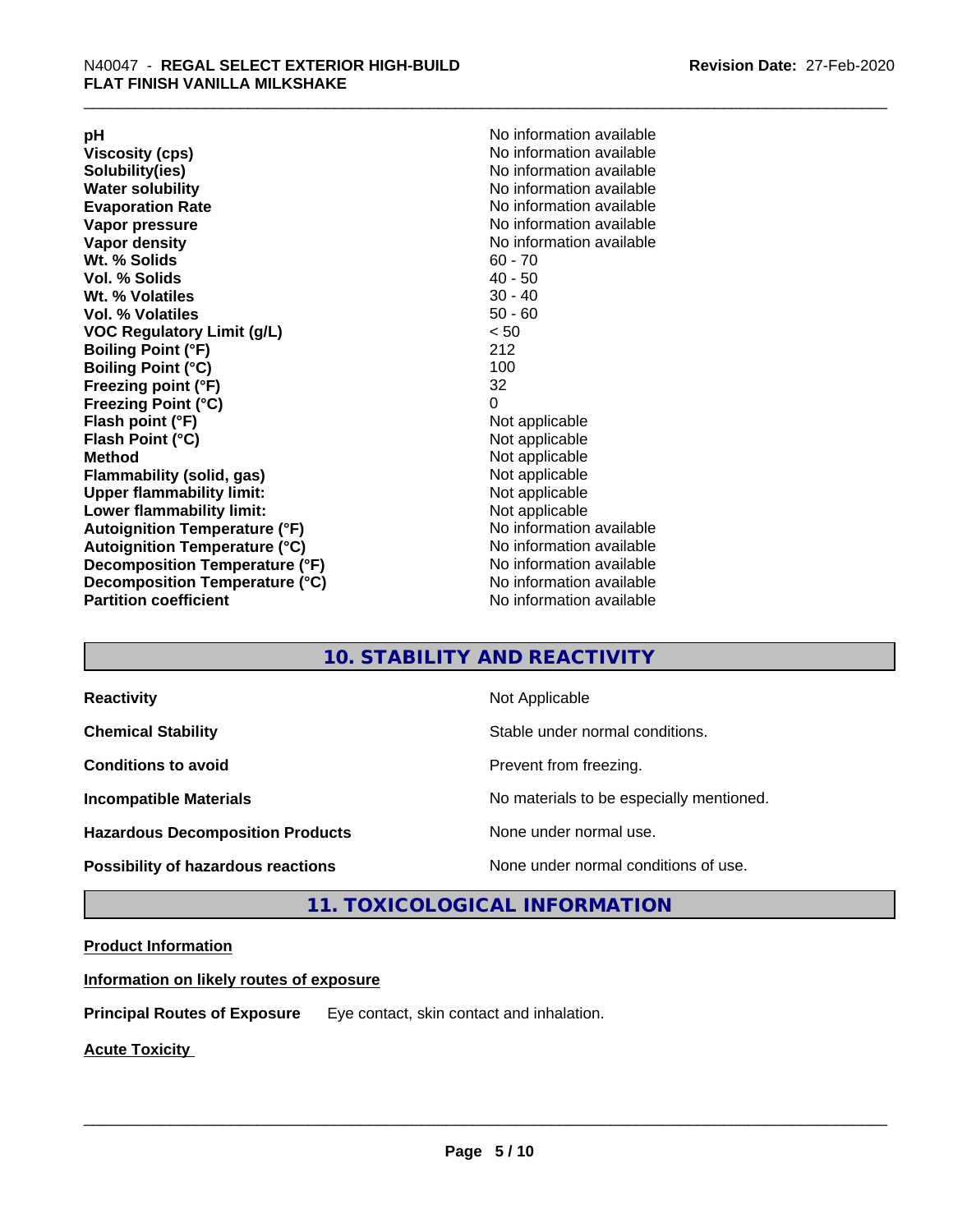**Product Information** No information available

#### **Symptoms** related to the physical, chemical and toxicological characteristics

**Symptoms** No information available

#### **Delayed and immediate effects as well as chronic effects from short and long-term exposure**

| Eye contact                     | May cause slight irritation.                                                      |
|---------------------------------|-----------------------------------------------------------------------------------|
| <b>Skin contact</b>             | Substance may cause slight skin irritation. Prolonged or repeated contact may dry |
|                                 | skin and cause irritation.                                                        |
| <b>Inhalation</b>               | May cause irritation of respiratory tract.                                        |
| Ingestion                       | Ingestion may cause gastrointestinal irritation, nausea, vomiting and diarrhea.   |
| <b>Sensitization</b>            | No information available                                                          |
| <b>Neurological Effects</b>     | No information available.                                                         |
| <b>Mutagenic Effects</b>        | Suspected of causing genetic defects.                                             |
| <b>Reproductive Effects</b>     | May damage fertility or the unborn child.                                         |
| <b>Developmental Effects</b>    | No information available.                                                         |
| Target organ effects            | No information available.                                                         |
| <b>STOT - single exposure</b>   | No information available.                                                         |
| <b>STOT - repeated exposure</b> | No information available.                                                         |
| Other adverse effects           | No information available.                                                         |
| <b>Aspiration Hazard</b>        | No information available                                                          |

#### **Numerical measures of toxicity**

#### **The following values are calculated based on chapter 3.1 of the GHS document**

**ATEmix (oral)** 23526 mg/kg

#### **Component Information**

| Chemical name                                                       | Oral LD50                                    | Dermal LD50                                                                        | <b>Inhalation LC50</b> |
|---------------------------------------------------------------------|----------------------------------------------|------------------------------------------------------------------------------------|------------------------|
| Titanium dioxide<br>13463-67-7                                      | $> 10000$ mg/kg (Rat)                        |                                                                                    |                        |
| Kaolin, calcined<br>92704-41-1                                      | $>$ 2000 mg/kg (Rat)                         |                                                                                    |                        |
| Kaolin<br>1332-58-7                                                 | $>$ 5000 mg/kg (Rat)                         | $>$ 5000 mg/kg (Rat)                                                               |                        |
| Silica amorphous<br>7631-86-9                                       | $= 7900$ mg/kg (Rat)                         | $>$ 2000 mg/kg (Rabbit)                                                            | $> 2.2$ mg/L (Rat) 1 h |
| Carbamic acid,<br>1H-benzimidazol-2-yl-, methyl ester<br>10605-21-7 | $>$ 5050 mg/kg (Rat)<br>$= 6400$ mg/kg (Rat) | 10000 mg/kg (Rabbit) = $2$ g/kg<br>$\text{Rat}$ ) = 8500 mg/kg ( $\text{Rabbit}$ ) |                        |
| Sodium C14-C16 olefin sulfonate<br>68439-57-6                       | $= 2220$ mg/kg (Rat)                         | $> 740$ mg/kg (Rabbit)                                                             |                        |

#### **Chronic Toxicity**

#### **Carcinogenicity**

*The information below indicateswhether each agency has listed any ingredient as a carcinogen:.*

| <b>Chemical name</b>   | <b>IARC</b>          | <b>NTP</b> | OSHA   |
|------------------------|----------------------|------------|--------|
|                        | 2B<br>Possible Human |            | Listed |
| 'Titanium<br>m dioxide | Carcinoɑen           |            |        |

• Although IARC has classified titanium dioxide as possibly carcinogenic to humans (2B), their summary concludes:<br> **Page 6/10**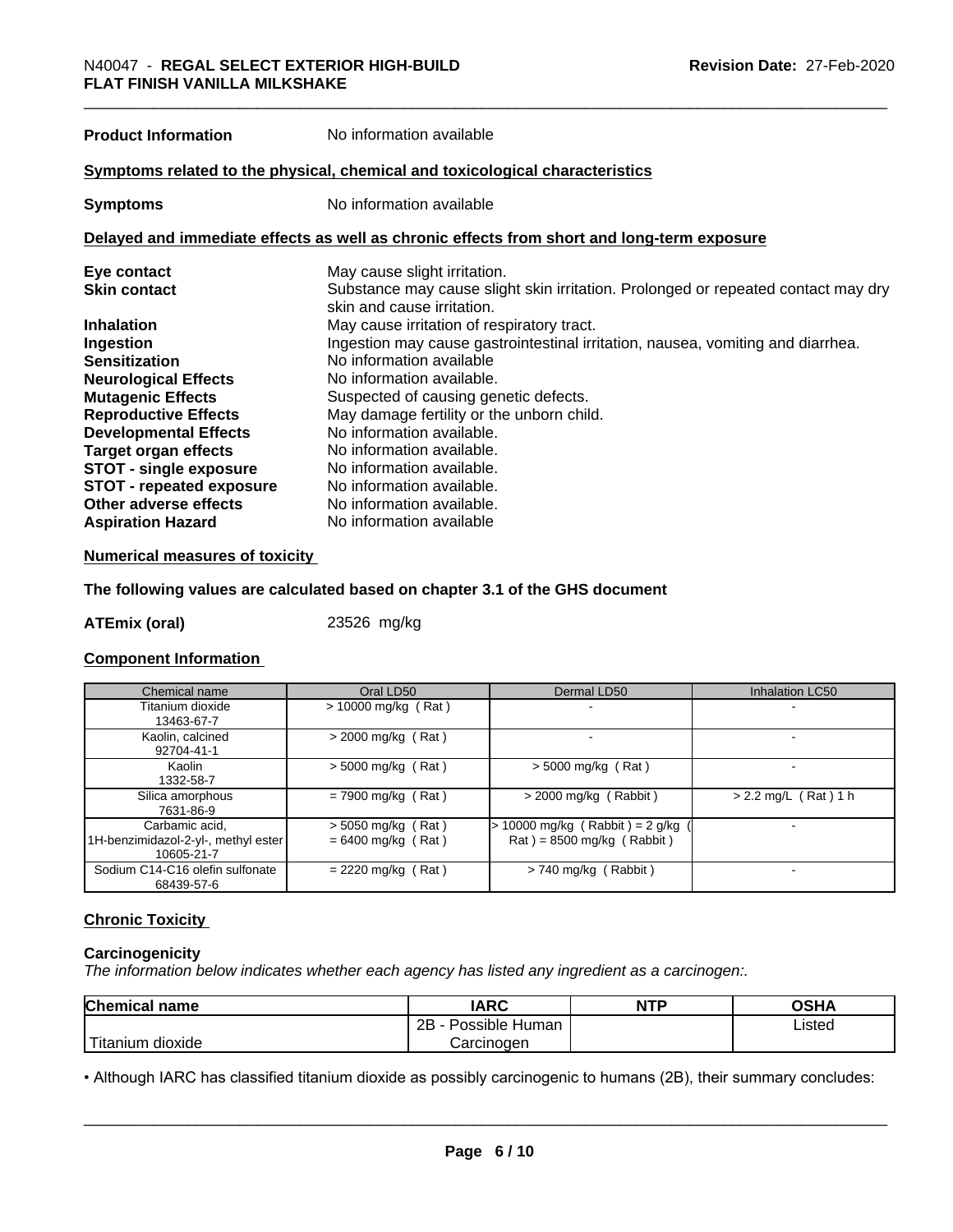"No significant exposure to titanium dioxide is thought to occur during the use of products in which titanium dioxide is bound to other materials, such as paint."

#### **Legend**

IARC - International Agency for Research on Cancer NTP - National Toxicity Program OSHA - Occupational Safety & Health Administration

**12. ECOLOGICAL INFORMATION**

#### **Ecotoxicity Effects**

The environmental impact of this product has not been fully investigated.

#### **Product Information**

#### **Acute Toxicity to Fish**

No information available

#### **Acute Toxicity to Aquatic Invertebrates**

No information available

#### **Acute Toxicity to Aquatic Plants**

No information available

#### **Persistence / Degradability**

No information available.

#### **Bioaccumulation**

No information available.

#### **Mobility in Environmental Media**

No information available.

#### **Ozone**

No information available

#### **Component Information**

#### **Acute Toxicity to Fish**

Titanium dioxide  $LC50:$  > 1000 mg/L (Fathead Minnow - 96 hr.) Carbamic acid, 1H-benzimidazol-2-yl-, methyl ester LC50: 1.5 mg/L (Rainbow Trout - 96 hr.)

#### **Acute Toxicity to Aquatic Invertebrates**

Carbamic acid, 1H-benzimidazol-2-yl-, methyl ester LC50: 0.22 mg/L (water flea - 48 hr.)

#### **Acute Toxicity to Aquatic Plants**

No information available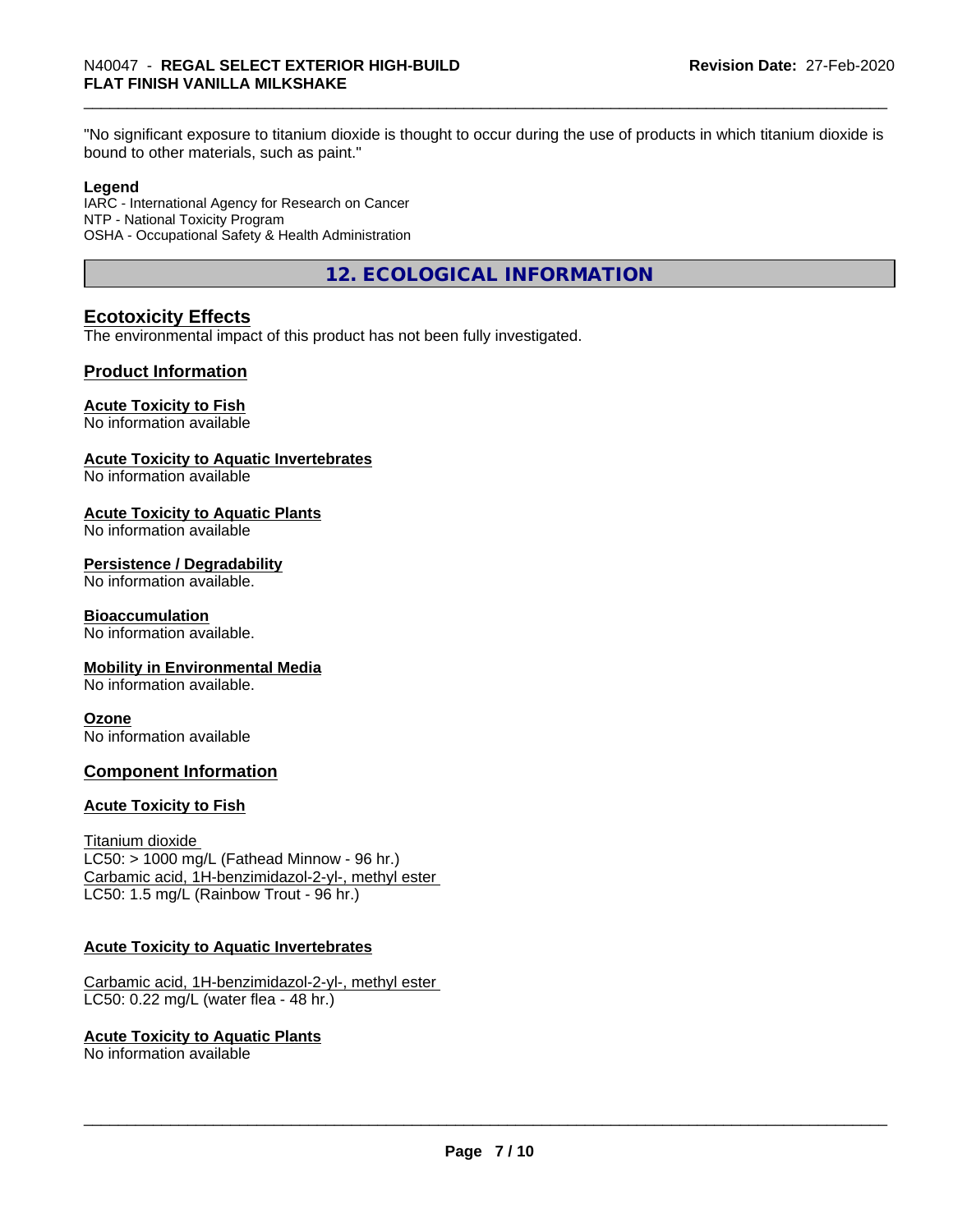|                              | 13. DISPOSAL CONSIDERATIONS                                                                                                                                                                                               |
|------------------------------|---------------------------------------------------------------------------------------------------------------------------------------------------------------------------------------------------------------------------|
| <b>Waste Disposal Method</b> | Dispose of in accordance with federal, state, and local regulations. Local<br>requirements may vary, consult your sanitation department or state-designated<br>environmental protection agency for more disposal options. |
|                              | 14. TRANSPORT INFORMATION                                                                                                                                                                                                 |
| <b>DOT</b>                   | Not regulated                                                                                                                                                                                                             |
| <b>ICAO/IATA</b>             | Not regulated                                                                                                                                                                                                             |
| <b>IMDG/IMO</b>              | Not regulated                                                                                                                                                                                                             |
|                              | <b>15. REGULATORY INFORMATION</b>                                                                                                                                                                                         |

#### **International Inventories**

| <b>TSCA: United States</b> | Yes - All components are listed or exempt. |
|----------------------------|--------------------------------------------|
| <b>DSL: Canada</b>         | Yes - All components are listed or exempt. |

#### **Federal Regulations**

#### **SARA 311/312 hazardous categorization**

| Acute health hazard               | Nο  |
|-----------------------------------|-----|
| Chronic Health Hazard             | Yes |
| Fire hazard                       | Nο  |
| Sudden release of pressure hazard | N٥  |
| Reactive Hazard                   | N٥  |

#### **SARA 313**

Section 313 of Title III of the Superfund Amendments and Reauthorization Act of 1986 (SARA). This product contains a chemical or chemicals which are subject to the reporting requirements of the Act and Title 40 of the Code of Federal Regulations, Part 372:

*None*

**Clean Air Act,Section 112 Hazardous Air Pollutants (HAPs) (see 40 CFR 61)**

This product contains the following HAPs:

*None*

#### **US State Regulations**

#### **California Proposition 65**

**A** WARNING: Cancer and Reproductive Harm– www.P65warnings.ca.gov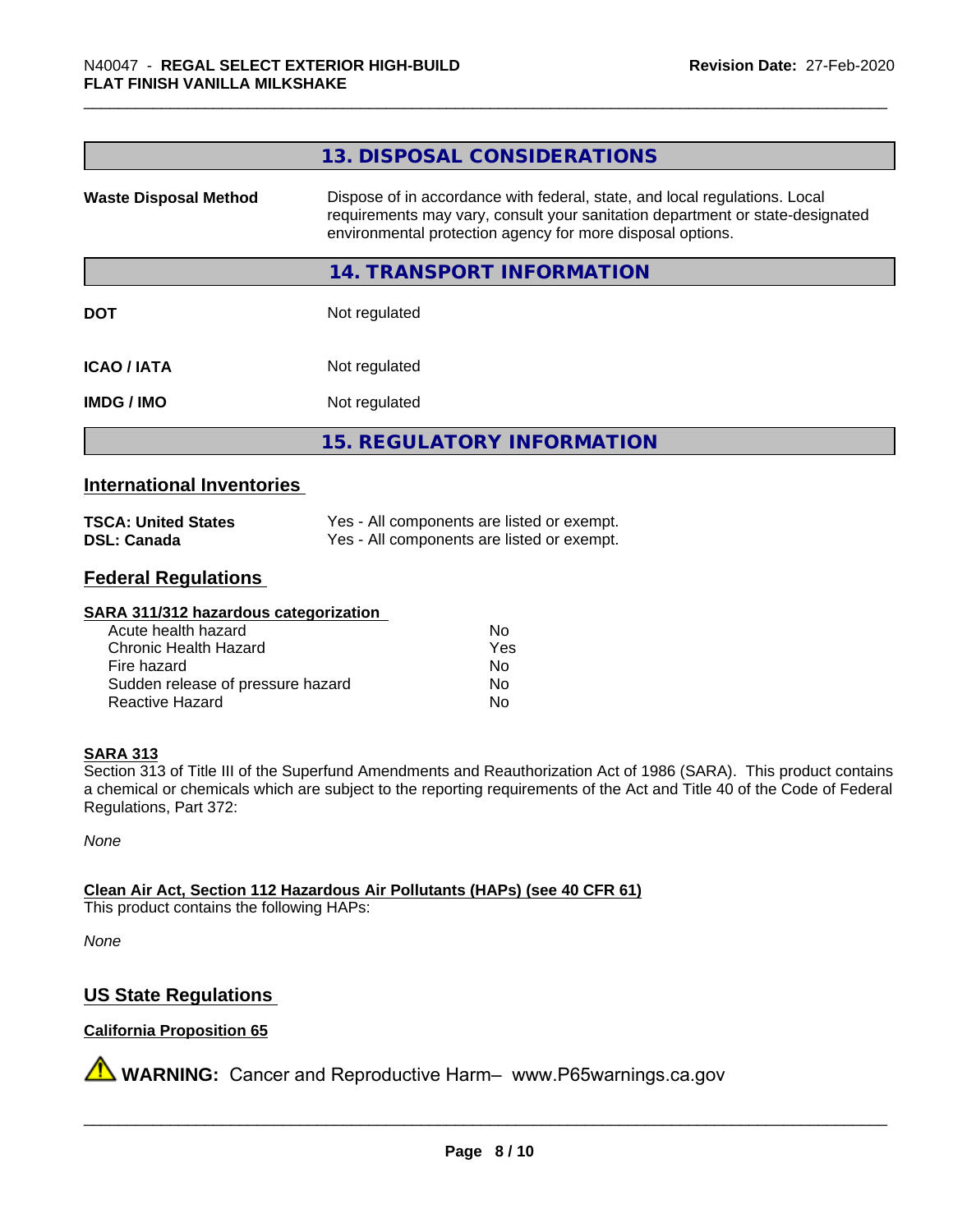#### **State Right-to-Know**

| <b>Chemical name</b>                  | <b>Massachusetts</b> | <b>New Jersey</b> | Pennsvlvania |
|---------------------------------------|----------------------|-------------------|--------------|
| Titanium dioxide                      |                      |                   |              |
| Diatomaceous earth                    |                      |                   |              |
| Kaolin                                |                      |                   |              |
| Silica amorphous                      |                      |                   |              |
| Carbamic acid, 1H-benzimidazol-2-yl-, |                      |                   |              |
| methyl ester                          |                      |                   |              |

#### **Legend**

X - Listed

### **16. OTHER INFORMATION**

**HMIS** - **Health:** 2\* **Flammability:** 0 **Reactivity:** 0 **PPE:** -

#### **HMIS Legend**

- 0 Minimal Hazard
- 1 Slight Hazard
- 2 Moderate Hazard
- 3 Serious Hazard
- 4 Severe Hazard
- \* Chronic Hazard
- X Consult your supervisor or S.O.P. for "Special" handling instructions.

*Note: The PPE rating has intentionally been left blank. Choose appropriate PPE that will protect employees from the hazards the material will present under the actual normal conditions of use.*

*Caution: HMISÒ ratings are based on a 0-4 rating scale, with 0 representing minimal hazards or risks, and 4 representing significant hazards or risks. Although HMISÒ ratings are not required on MSDSs under 29 CFR 1910.1200, the preparer, has chosen to provide them. HMISÒ ratings are to be used only in conjunction with a fully implemented HMISÒ program by workers who have received appropriate HMISÒ training. HMISÒ is a registered trade and service mark of the NPCA. HMISÒ materials may be purchased exclusively from J. J. Keller (800) 327-6868.*

 **WARNING!** If you scrape, sand, or remove old paint, you may release lead dust. LEAD IS TOXIC. EXPOSURE TO LEAD DUST CAN CAUSE SERIOUS ILLNESS, SUCH AS BRAIN DAMAGE, ESPECIALLY IN CHILDREN. PREGNANT WOMEN SHOULD ALSO AVOID EXPOSURE.Wear a NIOSH approved respirator to control lead exposure. Clean up carefully with a HEPA vacuum and a wet mop. Before you start, find out how to protect yourself and your family by contacting the National Lead Information Hotline at 1-800-424-LEAD or log on to www.epa.gov/lead.

| <b>Prepared By</b>      | <b>Product Stewardship Department</b><br>Benjamin Moore & Co.<br>101 Paragon Drive<br>Montvale, NJ 07645<br>800-225-5554 |
|-------------------------|--------------------------------------------------------------------------------------------------------------------------|
| <b>Revision Date:</b>   | 27-Feb-2020                                                                                                              |
| <b>Revision Summary</b> | Not available                                                                                                            |

Disclaimer